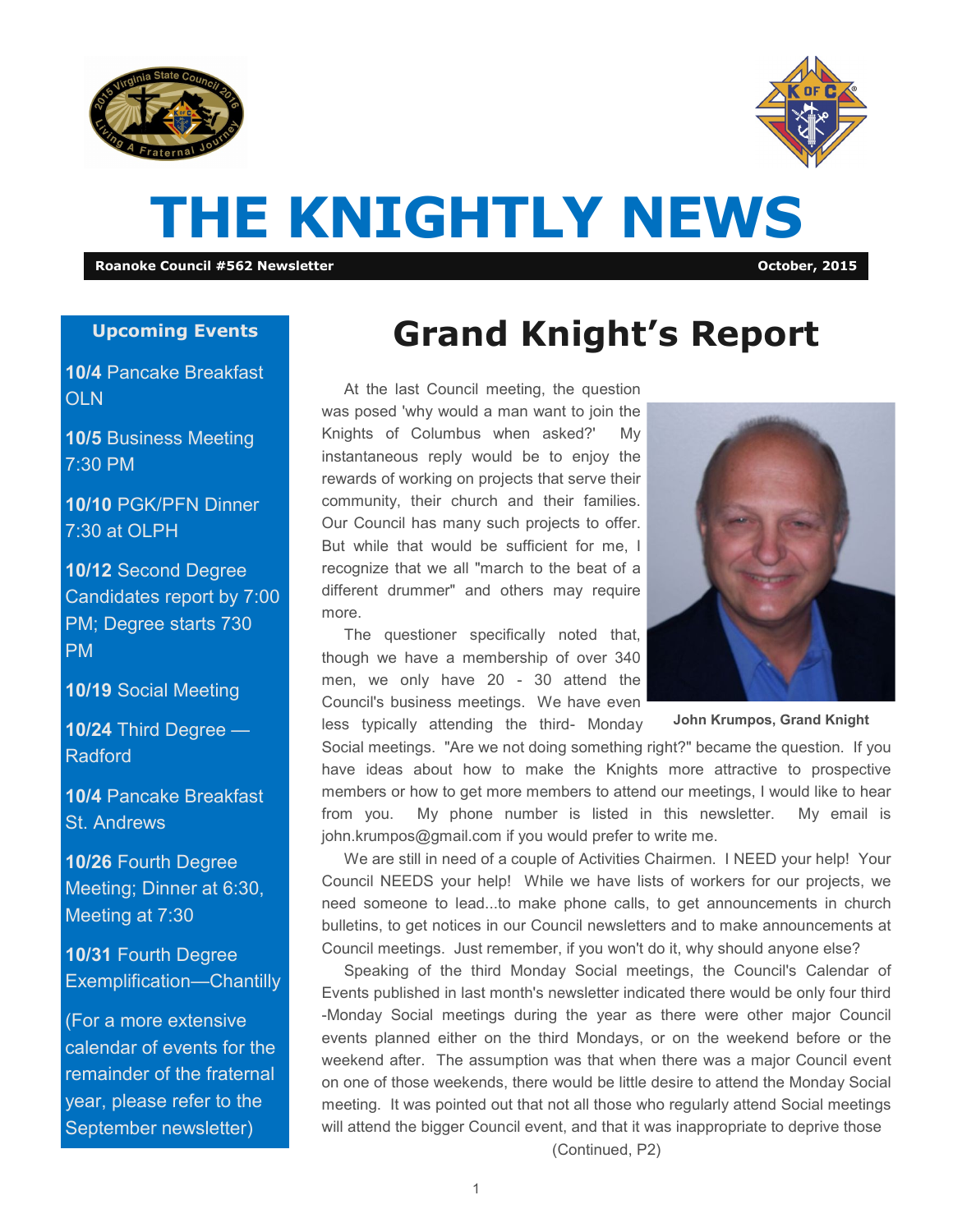### **Grand Knight's Report (Continued)**

members of a tradition that has been in effect for many years now. Consequently, third-Monday Social meetings will continue on as per tradition. Please change your calendar to reflect this.

Two other changes that you should make includes the change of Abuelo Night, originally scheduled for Tuesday, Nov. 10th, to Tuesday Nov. 3rd. Also, we have added a "Ladies Appreciation Dinner" on Friday, Nov. 6th. Details can be found later in the newsletter.

John Krumpos, Grand Knight Knights of Columbus Roanoke Council #562

### **Special Newsletter Note**

A printed copy of last month's newsletter was mailed to all members who do not have email addresses on file. This will be the only newsletter so mailed this year. If you, or someone you know, want future hardcopies mailed, please send our Financial Secretary Mike Lazzuri a note requesting to receive future copies. Include a check for \$10 to cover the cost of printing and mailing.

#### **In case of illness, need, or death, please notify one of the following:**

| 960-1825                |  |  |  |  |
|-------------------------|--|--|--|--|
|                         |  |  |  |  |
| 682-5438                |  |  |  |  |
|                         |  |  |  |  |
| 774-8482                |  |  |  |  |
|                         |  |  |  |  |
| <b>562 Council Home</b> |  |  |  |  |
| 3136 Harris Street      |  |  |  |  |
| Roanoke, VA 24015       |  |  |  |  |
|                         |  |  |  |  |

**Mail:** PO Box 20974 Roanoke, VA 24018

# **September Meeting Highlights**

- A motion was made to transfer \$1000 to Roanoke Knights of Columbus, Inc. The motion will be voted on at the October business meeting (see separate notice).
- A donation of \$200 was approved toward purchase of a processional cross at John Cardinal Newman Council (Virginia Tech).
- Donation for a youth trip (St. Andrews) was not recommended by the trustees.
- A request for financial assistance to a St. Elias parishioner was tabled pending further information.
- An opening on the Canfield Scholarship committee was announced and will be considered at the October meeting.
- Pray for those who have died: Tom Engl's father Pete Wood's brother Joe Wood
- Pray for those sick or in distress:
	- Pete Ragone Tony Brink Rich and Sonya Whitney

# **Transfer of Funds to Corporation Proposed**

A motion was made at the September meeting to transfer \$1000 from the Roanoke Council to Roanoke Knights of Columbus, Inc. The funds are required by the corporation in order to pay bills already incurred. The motion will be voted on at the October business meeting.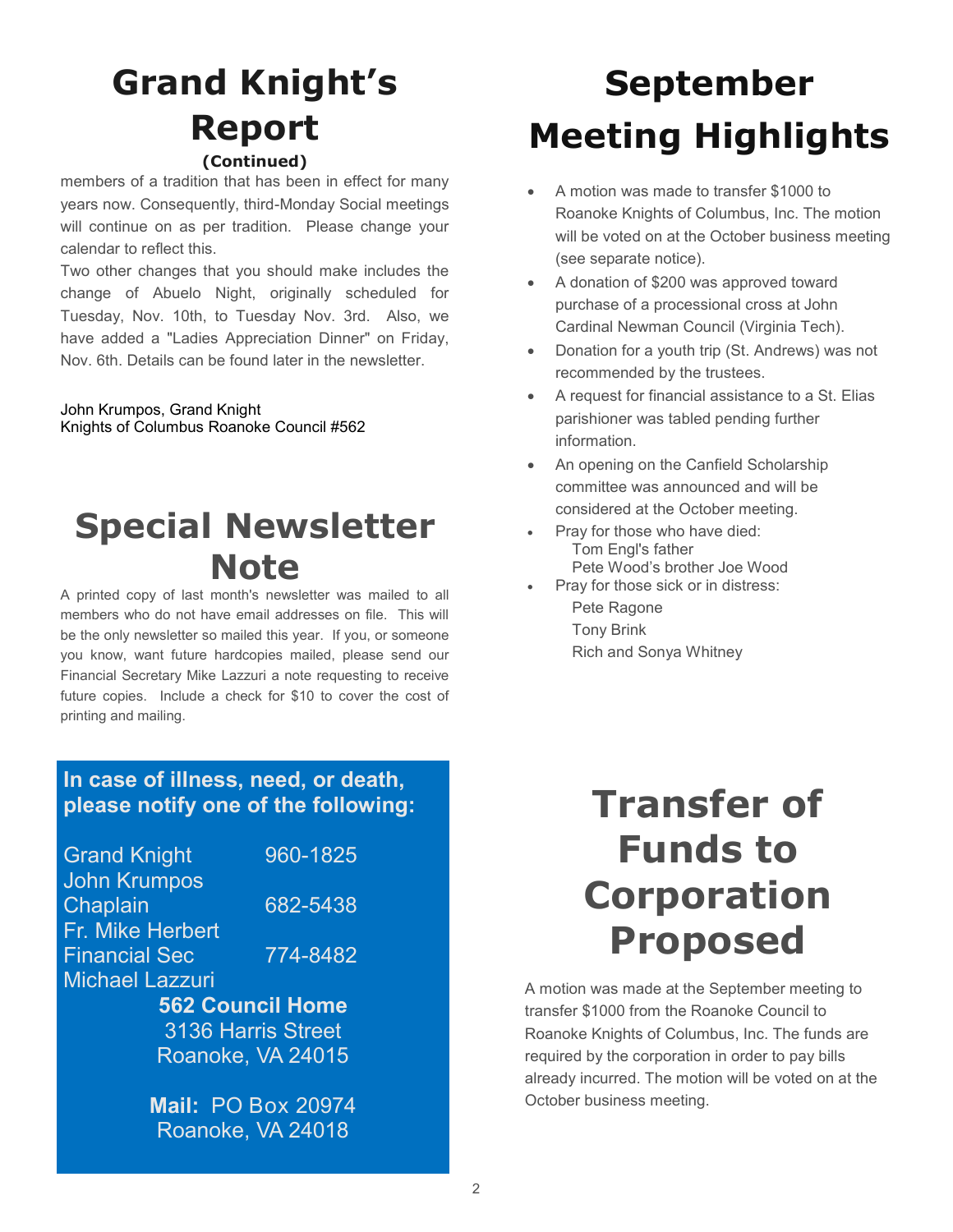### **Council Officers**

| Grand Knight        | John Krumpos       | 960-1825     |
|---------------------|--------------------|--------------|
| Dep. Grand Knight   | Joe Colosimo       | 989-7969     |
| Chaplain            | Fr. Mike Herbert   | 682-5438     |
| Chancellor          | Glen Hall          | 315-5616     |
| Recorder            | Stephen Ratliff    | 774-4796     |
| Financial Secretary | Michael Lazzuri    | 774-8482     |
| Treasurer           | Joe Abbatello, Jr. | 989-6246     |
| I ecturer           | David Chopski      | 344-0901     |
| Advocate            | Alex Nelson        | 774-5079     |
| Warden              | Jim Donckers       | 345-3902     |
| Inside Guard        | Tom Huck           | 704-749-3018 |
| Outside Guard       | P.J. Lyons         | 562-8332     |
| Trustee, 3 Year     | <b>Bobby Ellis</b> | 366-5102     |
| Trustee, 2 Year     | Jim Sullivan       | 774-7034     |
| Trustee, 1 Year     | Karl Kleinhenz     | 397-4028     |

### **In This Issue**

| <b>Grand Knight's Report</b>                     | PP 1-2         |  |
|--------------------------------------------------|----------------|--|
| In Case of Emergency                             | P <sub>2</sub> |  |
| <b>Special Newsletter Note</b>                   | P <sub>2</sub> |  |
| <b>Transfer of Funds Proposed</b>                | P <sub>2</sub> |  |
| <b>Business Meeting Highlights</b>               | P <sub>2</sub> |  |
| In This Issue                                    | P <sub>3</sub> |  |
| <b>Officers and Committees</b>                   | P <sub>3</sub> |  |
| Chaplain's Corner                                | P 4            |  |
| Insurance Agent's Report                         | P <sub>4</sub> |  |
| Correction: Roanoke Knights of Columbus Corpora- |                |  |
| tion                                             | P 5            |  |
| Degree Exemplifications                          | P 5            |  |
| Hunger is Not a Game                             | P 5            |  |
| Program Chairman's Report                        | P 5            |  |
| October Senior Luncheon                          | P <sub>6</sub> |  |
| Past GK/FN Dinner                                | P <sub>6</sub> |  |
| <b>Ladies Appreciation Dinner</b>                | P 6            |  |
| Golf Shirts and Name Tags to Order               | P <sub>6</sub> |  |
| Abuelo Night for KOVAR                           | P 7            |  |
| Knights of Columbus Scholarships                 | P 7            |  |
| <b>Upcoming Pancake Breakfasts</b>               | P <sub>7</sub> |  |
| Fourth Degree Exemplification                    | P <sub>7</sub> |  |
| Karl Kleinhenz Honored                           | P 7            |  |
|                                                  |                |  |

### **Committees**

| <b>Activity</b>                 | Chairman                | <b>Phone</b> |
|---------------------------------|-------------------------|--------------|
| <b>Program Director</b>         | Clyde Moak              | 797-7594     |
| <b>Council</b>                  | Jim Sullivan (advisor)  | 774-7034     |
| <b>Community</b>                | Joe Colosimo            | 989-7969     |
| <b>Family</b><br>(vacant)       |                         |              |
| Pro-life<br>(vacant)            |                         |              |
| <b>KOVAR</b>                    | Don Feick               | 774-0187     |
| Youth                           | Jan Hodnett (co-chair)  | 772-4125     |
|                                 | Bob Canfield (co-chair) | 774-7554     |
| <b>Membership</b>               | Mike Herron             | 533-5088     |
|                                 | Jan Hodnett             | 772-4125     |
| <b>Ceremonials</b>              | <b>Bill Howard</b>      | 989-9399     |
|                                 | <b>Rich Whitney</b>     | 443-465-7742 |
| <b>Charity</b>                  | <b>Bobby Ellis</b>      | 366-5102     |
|                                 | Karl Kleinhenz          | 397-4028     |
|                                 | Mike Lazzuri            | 774-8482     |
|                                 | Jim Sullivan            | 774-7034     |
| <b>Retention</b>                | <b>Bob Canfield</b>     | 774-7554     |
|                                 | <b>Bobby Ellis</b>      | 366-5102     |
|                                 | <b>Karl Kleinhenz</b>   | 397-4028     |
|                                 | Jim Sullivan            | 774-7034     |
| Kitchen                         | <b>Steve Wirth</b>      | 588-7968     |
|                                 | Mike Lazzuri            | 774-8482     |
| Parish Rep., OLN                | Don Feick               | 774-0187     |
| <b>St. Andrew</b>               | P.J.Lyons               | 562-8332     |
| <b>St. Elias</b>                | <b>Jim Donckers</b>     | 345-3902     |
| <b>Publicist</b>                | <b>Bill Howard</b>      | 989-9399     |
| <b>Newsletter</b>               | <b>Rich Whitney</b>     | 443-465-7742 |
| Roanoke Catholic Rep. Don Feick |                         | 345-3902     |
| <b>Scholarship</b>              | <b>Bob Canfield</b>     | 774-7554     |
|                                 | Karl Kleinhenz          | 982-8140     |
|                                 | Joe Moses               | 389-0309     |
|                                 | Pat Patterson           | 815-6105     |
| <b>State KCIC</b>               | <b>Bob Canfield</b>     | 774-7554     |
| <b>Treasurer</b>                | Randy Gatske            | 774-2946     |
| <b>Asst Treasurer</b>           | <b>Brian Smith</b>      | 750-0174     |
| <b>Council 562 KCIC</b>         |                         |              |
| <b>St. Andrews</b>              | <b>Chuck Hatcher</b>    | 314-3360     |
| <b>OLN</b>                      | <b>Rich Whitney</b>     | 443-465-7742 |
| <b>St. Elias</b>                | Jim Donkers             | 345-3902     |
| KC Ins. Field Agent Clyde Moak  |                         | 797-7594     |

#### **Roanoke Knights of Columbus Inc.**

| <b>Corp. President</b> | <b>Bobby Ellis</b> | 366-5102 |
|------------------------|--------------------|----------|
| <b>Pool Chairman</b>   | Jim Donckers       | 345-3902 |
| <b>House/Rental</b>    | Glen Hall          | 315-5616 |
| <b>Club Room</b>       | P.J.Lyons          | 562-8332 |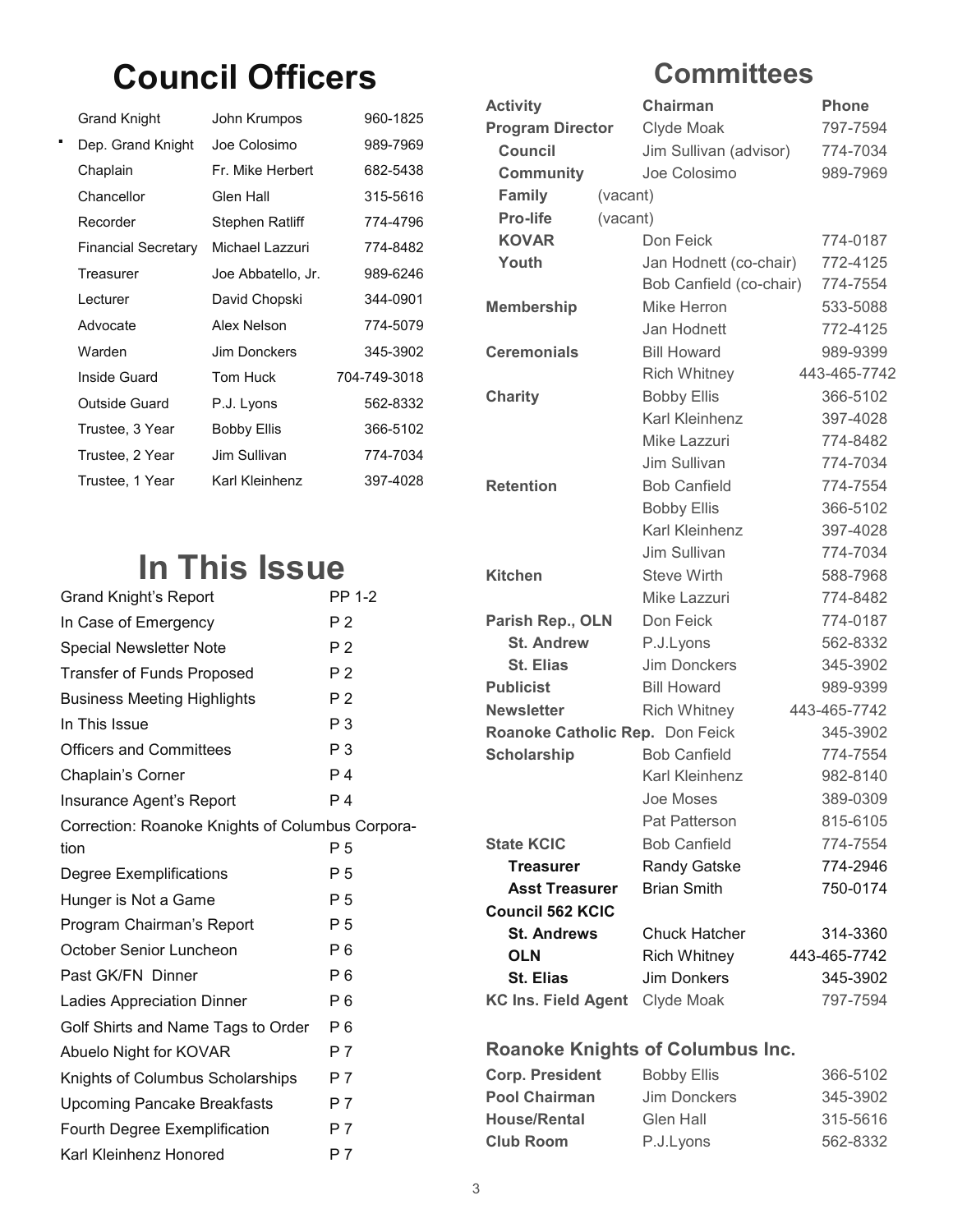### **Chaplain's Corner**

A few years back I got an early morning call from a parishioner. Her son, young and very alcoholic, had died of alcohol poisoning in the night—choked to death on his own vomit. His parents and I were gathered in the kitchen as the ambulance squad worked upstairs, preparing the corpse for removal. Muffled sounds from his room marked their progress; then, after a brief



silence came ominous footsteps as the bagged body, on a stretcher, was maneuvered down the stairs.

How could his mother and father bear the grief? In part, it was because we were praying; specifically, praying the rosary. Their voices were strained as we heard the footsteps, but still we kept going, petition after petition, "Hail Mary...Holy Mary...Hail Mary... Our Father…pray for us sinners, now and at the hour of our death."

During this month of the Rosary that story could be multiplied almost endlessly. For centuries, the Rosary has been a favorite among the Church's "private" (that is, non-liturgical) devotions. It requires very little: a few prayers simple enough for a child to memorize; an easy pattern of repetition shaped by five or fifteen or twenty "mysteries" in the lives of Jesus and Mary. It requires no particular learning, no books, and no gear (the beads are helpful, but not necessary; God has blessed most of us with ten fingers).

Yet this simple set of prayers can be used for almost any purpose. It can be the springboard for deep meditation, or a simple murmur of love elevating the routine tasks of the day. It calms anxiety (try praying the Rosary silently at the dentist's office), encourages patience, and trains us in the Christian life by holding before us a vision of the lives led by Jesus and his perfect disciple. It is a prayer for all seasons, all moods, all sorrows, and all joys.

Fr. Mike Herbert, Chaplain Knights of Columbus Council #562

### **Insurance Agent's**

### **Report**

#### *Update Your Beneficiaries*

Sometimes it is easy to overlook the simplest of things. Take, for example, the beneficiaries on your life insurance policies. If your policy was applied for and issued several years ago, it may very well be that the person you originally selected as the beneficiary is no longer the person you would want to receive the policy proceeds. If you bought the policy when you were single, for example, you may have named your parents as beneficiaries. If you have since married, your policies should be updated to reflect your spouse as beneficiary. Maybe you've had children since, who are not named on the policies.

Most people list a primary beneficiary, who is specifically designated as the first in priority to receive policy proceeds. We also encourage the naming of a contingent beneficiary, an alternate person designated to receive policy proceeds, usually in the event that the original beneficiary pre-deceases the insured. I routinely call all of my policyholders for annual review appointments. One of the matters that I'll discuss during this review is the status of your beneficiary designations. If they need updating, and they often do, I can complete the paperwork during that appointment. I look forward to meeting with each of you to discuss your family's needs.

#### **Clyde Moak (540) 797-7594 clyde.moak@kofc.org Field Agent Knights of Columbus**

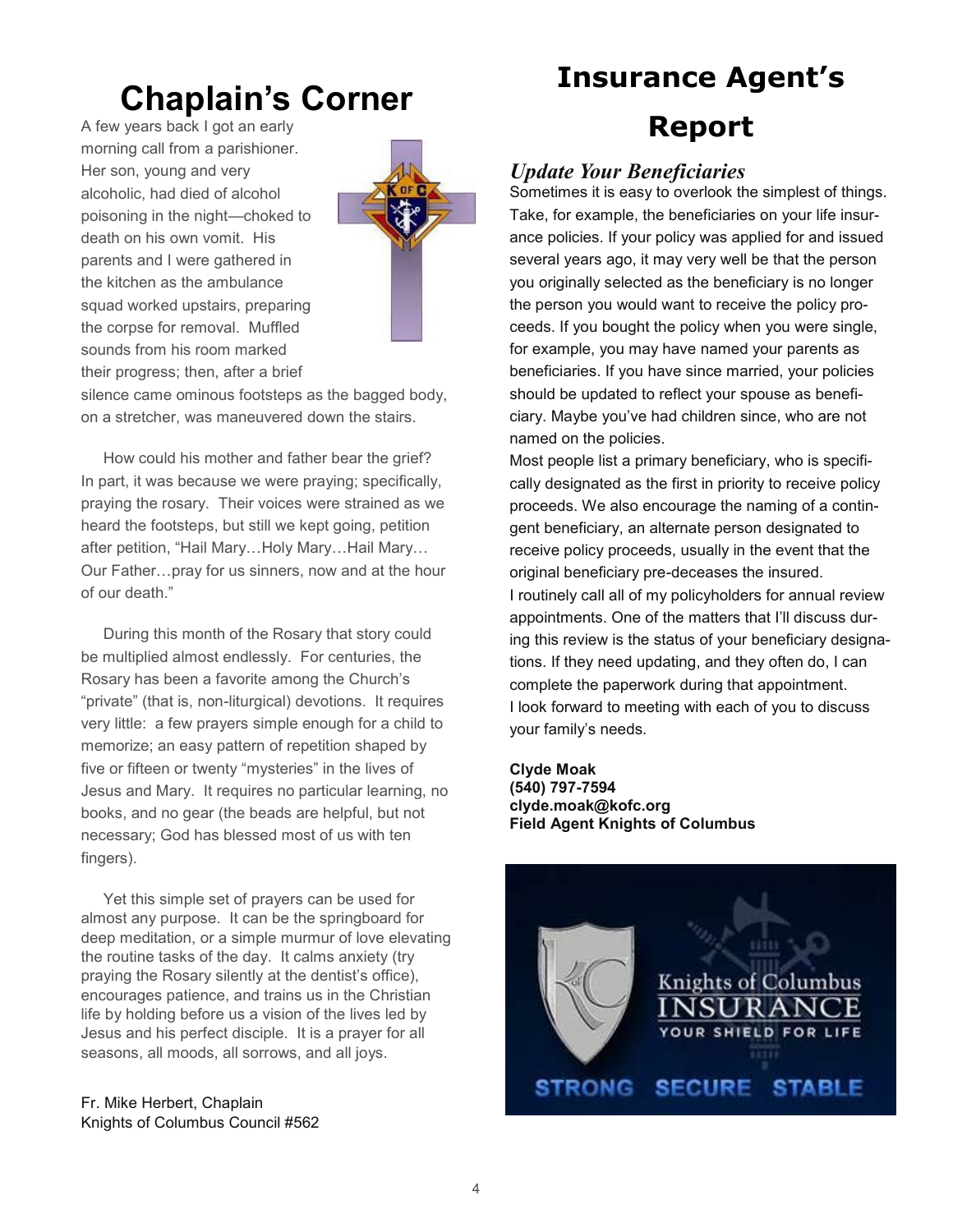## **Correction: Roanoke Knights of Columbus, Inc.**

Last month's newsletter incorrectly stated that the Roanoke Knights of Columbus, Inc. is "established as a tax-exempt entity". In fact, the corporation does pay taxes. The editor regrets any confusion that may have arisen as a result of this misstatement.

Meetings of Roanoke Knights of Columbus, Inc. are held the last Thursday of every month at the council home. These meetings are open to all Knights. If you wish to speak to the Board during the meeting and be added to the agenda please contact Chairman of the Board Joe Colosimo 989-7969.

### **Hunger Is Not a Game Food Collection**



DONATE The next food collection for our awardwinning "Hunger Is Not a Game" program will be on Saturday, November 7. We will be collecting 8:00 a.m. - 4:00 p.m. at the Towers Kroger.



Volunteers are needed! Contact Joe Colosimo at 989-7969 to sign up for a time.

### **Upcoming Degree Exemplifications**

- **October 12 (Monday) Second Degree (Roanoke) 7:30 PM**
- **October 24 (Saturday) Third Degree (Radford) Time TBA**
- **October 31 (Saturday) Fourth Degree (Chantilly) Times TBA**
- **December 12 (Saturday) Second/Third Degree (Martinsville) Times TBA**

# **Program Director's Report**

#### **Soccer Challenge**

Thank you to all who came out and helped on September 19<sup>th</sup>!!!!

#### **Hunger is Not a Game – Community Food Drive**

Next food drive will be at the Towers Kroger on 11-7- 2015. Please come and help this mighty endeavor to help feed our intercity youth.

#### **40 Days for Life**

Everyone – this year we are taking part of the Prolife 40 days for Life Rally. The mission is to be outside of our local Planned Parenthood and stand and pray in solidarity for the protection and safety of the unborn. Our council is taking Saturday October 3<sup>rd</sup> and Saturday October 17<sup>th</sup> from 9am to 1pm. Please come out and give an hour or more to this worthy cause.

#### **Pancake Breakfasts.**

Please come out and help serve and show off to the parish who their Knights are. There will a table set up for recruitment and for KCIC so please come wearing your shirts, pins and anything else showing your pride as a Knight. We will be serving after all morning masses. The times for the churches in our area are below

**Oct 4th – OLN Pancake Breakfast. Oct 25th – St Andrews Pancake Breakfast. Nov 22nd – St Elias Pancake Breakfast.**

#### **PGK/PFN Dinner October 10—Saturday**

This year we are teaming up with the Salem and Fincastle Councils for our PGK Dinner. Bring your wives. \$15 a person and a cash bar available. Our Guest Speaker will be our State Deputy, Steve Raschke. Please see me Past Grand Knight Bill DeBerry for tickets. We had 36 tickets still available as of our September Business meeting.

**Hold the date – Abuelo's KOVAR Charity Night – November 3rd, Tuesday** - Come and eat this night and 20% of your dinner cost (not including alcohol) will be donated to KOVAR. Come for good food and a good cause.

**Nov 6th – Friday – Ladies Appreciation Dinner** – PSD Bill DeBerry and PSD Bill Howard are teaming up to help us show some appreciation to the women in our lives. Please come this night with your Ladies to help show them that Knights know how lucky we are.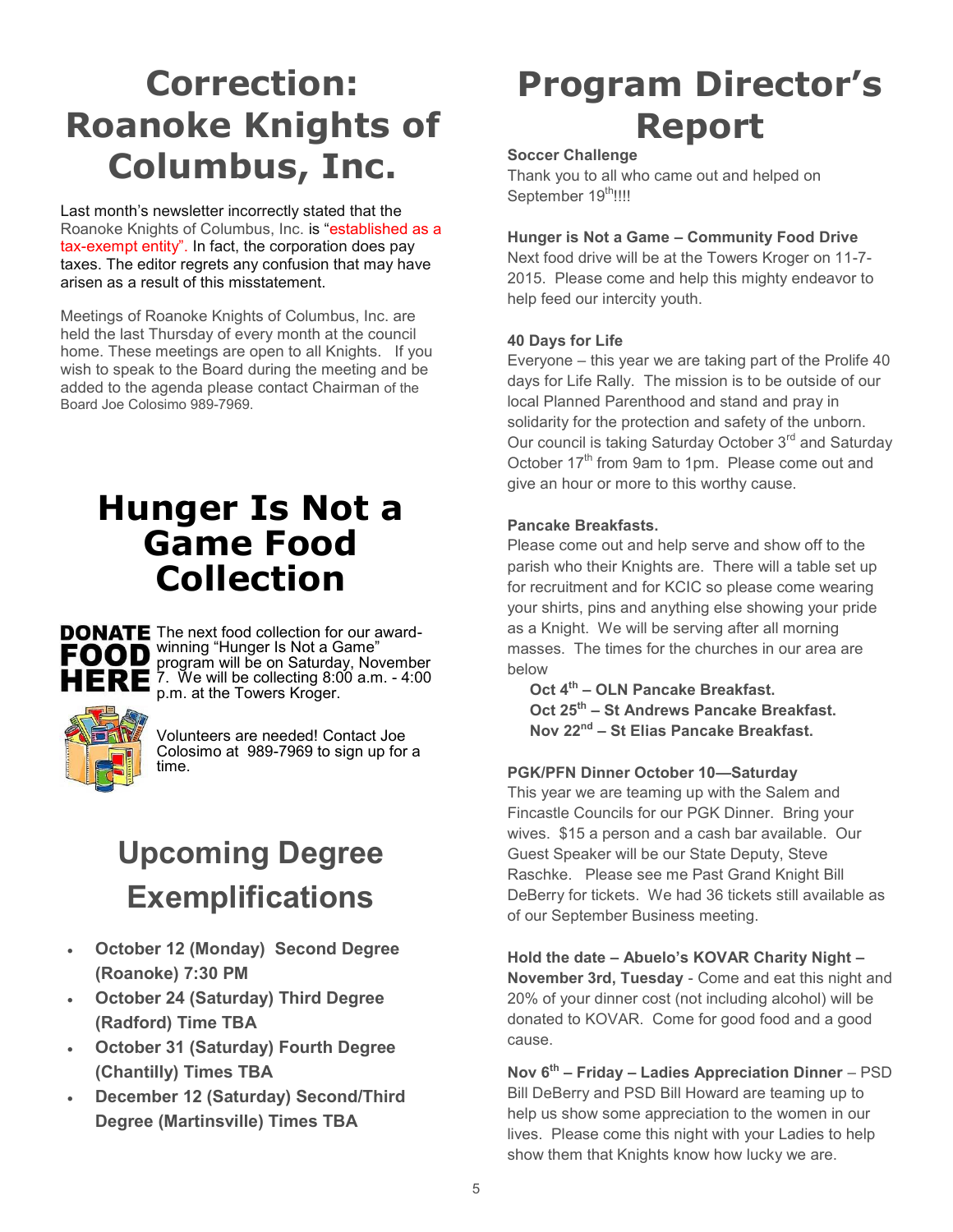# **October Senior Luncheon**

The Retiree's luncheon will be held on Thursday Octo-

ber 15 at 12 Noon at the Council Home. The October menu will include pumpkin soup; pork roast with cranberry sauce; sweet potato casserole; green bean casserole; rolls, and; baked apples with cinnamon for dessert. There is no charge for this luncheon but your donations allow us to continue having this event. The only re-



quirement for your participation is that you are free at lunch time and that you come to have a good time. There is no K of C business at these luncheons and you may bring guest. Membership in the K of C is not a requirement for attendance.

### **PGK/PFN Dinner**



Our annual PGK appreciation dinner will be even bigger and even more grand this year! Not only is our Fourth Degree Assembly joining us, but the Fincastle, Salem and St. Gerard Councils are also participating. Our State Deputy,

Stephen Raschke, will be our guest speaker!

The dinner is being held at Our Lady of Perpetual Help Social Hall on Saturday, October 10th. Social hour begins at 6:30 PM and dinner will be served at 7:30 PM. Admission will be by pre-purchased ticket.

Cost is \$15 per person. Call 540-960- 1825 for info/tickets.

As this is a catered dinner, we need to provide an accurate head count to the caterer. So, please get your tickets NOW!



# **Council Golf Shirts and Name Badges**

We are taking orders for Council shirts and name badges; full details are in the September newsletter. Shirt prices vary by size:

| Small, medium and large \$32 |      |
|------------------------------|------|
| 2XL                          | \$37 |
| 3XL                          | \$42 |
| 4XL                          | \$47 |
| Basic name badge             | \$6  |
|                              |      |

You will be able to order your shirt and badge during the next two months at our business and social meetings. You can also order by calling John Krumpos (540-960-1825) or Brian Ripple (540-776-8285).

# **Ladies Appreciation Dinner**

Our ladies have long been a great source of our strength and our passion to serve God. It is fitting and right that we honor them. On Friday, November 6th we are hosting a dinner at our council home to honor the ladies of the



Roanoke Council. Mrs. Agnes Alesky, Past-President of the state Ladies of Virginia will be our guest speaker.

Social hour will begin at 6:30 PM and dinner will be served at 7:30 PM. Cost will be \$20 for Knights, but there is no charge for our ladies! Make plans to bring your lady so that we can honor her!

### **Karl Kleinhenz Honored**

State Deputy Stephen Raschke has named Karl Kleinhenz as the Virginia State Keep Christ in Christmas Honoree for 2015. Karl has worked tirelessly on the local and state levels in support of the Keep Christ in Christmas program. Congratulations, Karl and special thanks for all you do.